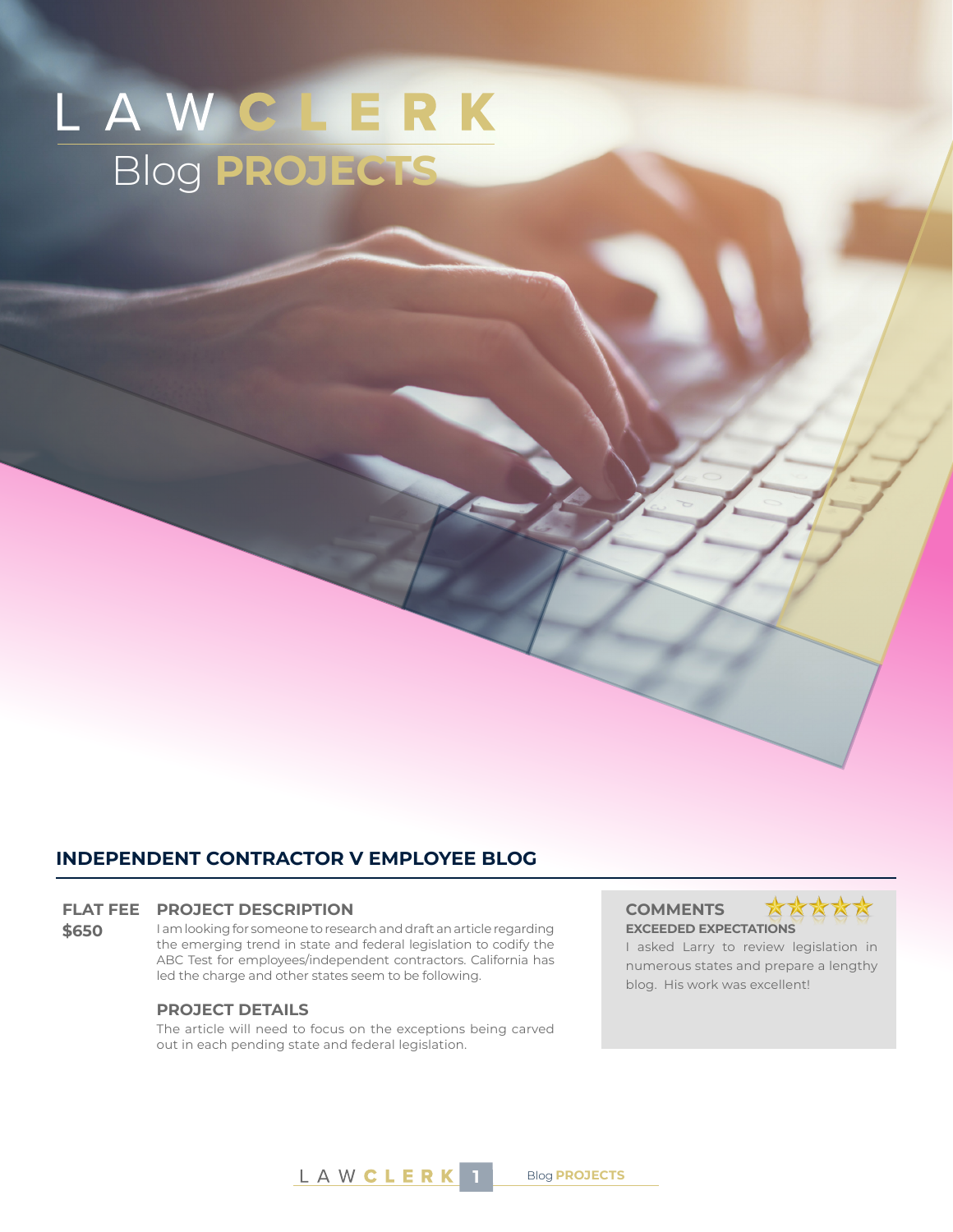#### **FLAT FEE PROJECT DESCRIPTION COMMENTS**

**\$85** I need a blog post which helps healthcare providers understand the tension and potential conflict between (1) their employment contract's non-solicitation clause, and (2) statutory and/or ethical prohibitions against patient abandonment.

#### **PROJECT DETAILS**

This blog post aims to provide information to healthcare providers who call us with the following question: "I'm leaving my practice, but my employment contract has a non-solicitation clause. I'm not allowed to solicit my current patients to follow me to my new practice. But my ethical obligations also require that I not abandon a patient. Where's the balance here? What can I tell my patients when I'm leaving the practice? Can I tell them where I'm going? Can I take a copy of my patients' records with me, in case they need care from me in the future?"

**EXCEEDED EXPECTATIONS**



Gayland's work is exceptional. Looking forward to working with him again in the future!

#### **BLOG FOR NEWSLETTER**

#### **FLAT FEE PROJECT DESCRIPTION COMMENTS**

**\$100** My firm has a newsletter and blog. In our newsletter we include an article on a lawsuit that has local interest to the aerospace industry in my geographical area. Our area of Houston has an Air Force Base (Ellington Air Force Base) that is going to be declared a space port. A lawsuit has just been filed against another national spaceport. I would like the article to discuss the lawsuit and what lessons the planners of the Ellington Spaceport might learn from it. Here is a link to the lawsuit Complaint https://southernenvironment.sharefile.com/share/ view/sc6b82db2f43476ea. I will also provide a link to a prior newsletter article that shows you my writing style and the tone of the newsletter.

#### **PROJECT DETAILS**

Key elements are (1) discuss the suit (2) point out the key takeaways for local spaceport authorities (3) show our firm has expertise and knowledge of the litigation filed. 700 word limit.

**EXCEEDED EXPECTATIONS**



Excellent job on our blog post. I cut and pasted it virtually verbatim.

### **BLOG ON SEARCH RELATING TO THE SMELL OF MARIJUANA**

#### **FLAT FEE PROJECT DESCRIPTION COMMENTS**

**\$150** http://ma-appellatecourts.org/?pdf=SJC-12694\_01\_Appellant\_ Long\_Brief.pdf

> This is a blog on a case before the Massachusetts SJC about the smell of marijuana and right to search.

#### **PROJECT DETAILS**

Looking for a blog on this issue. 650 words. Look at my website for examples.

**EXCEEDED EXPECTATIONS**



Anelise did a very good job on the writing assignment, finished it on time, and was very insightful in her analysis.

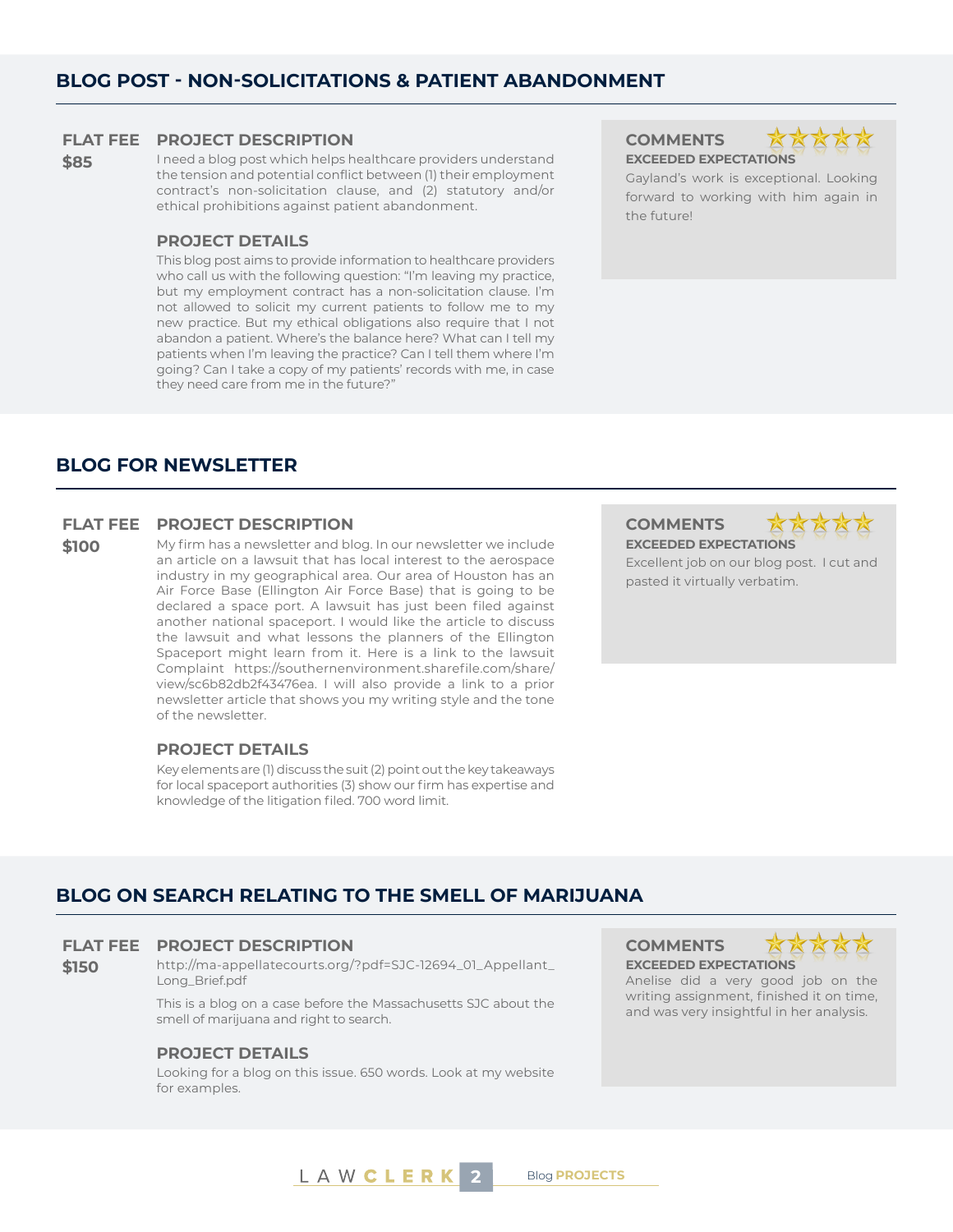#### **THREE BLOG ARTICLES**

#### **FLAT FEE PROJECT DESCRIPTION COMMENTS**

**\$500** I need a few blog posts re: 1. What to do when you are in an auto accident. (New Mexico specific) 2. Motorcycle Accidents - Protect your rights and get the settlement you deserve. (New Mexico specific) 3. DWI/DUI - You have been charged with DWI. Now What? (New Mexico specific.)

#### **PROJECT DETAILS**

I would like each blog post to be relevant and include cites to New Mexico law and be slightly over 500 words in length. These posts are intended for potential clients actively seeking information and in need of an attorney. I understand that the wheel may have been invented before. However, I do need original work.

**EXCEEDED EXPECTATIONS**

Jennifer was very timely with her work product and maintained great communication. Thank you Jennifer!

#### **BLOG ON BAIL ISSUE**

#### **FLAT FEE PROJECT DESCRIPTION COMMENTS**

**\$150** Blog on petition before US Supreme Court regarding bail issue in Atlanta for misdemeanor with no jail time.

> https://www.supremecourt.gov/ DocketPDF/18/18-814/77249/20181220192244667\_18-\_\_\_\_%20 -%20Walker%20v.%20City%20of%20Calhoun%20-%20cert.%20 petition.pdf

I attached the brief from scotus blog. You can find other filings there.

#### **PROJECT DETAILS**

650 word blog on this case that US Supreme Court may consider for certiorari.

## **EXCEEDED EXPECTATIONS**



Erin did a great job on the project I gave her. She is a strong writer and did the work quickly.

#### **BLOG CRIMINAL CASE**

**FLAT FEE PROJECT DESCRIPTION COMMENTS \$75** Blog criminal case **EXCEEDED EXPECTATIONS**

**PROJECT DETAILS**

650 word blog



Brandi does a very nice job writing and completing the projects I have given in a quick time period.

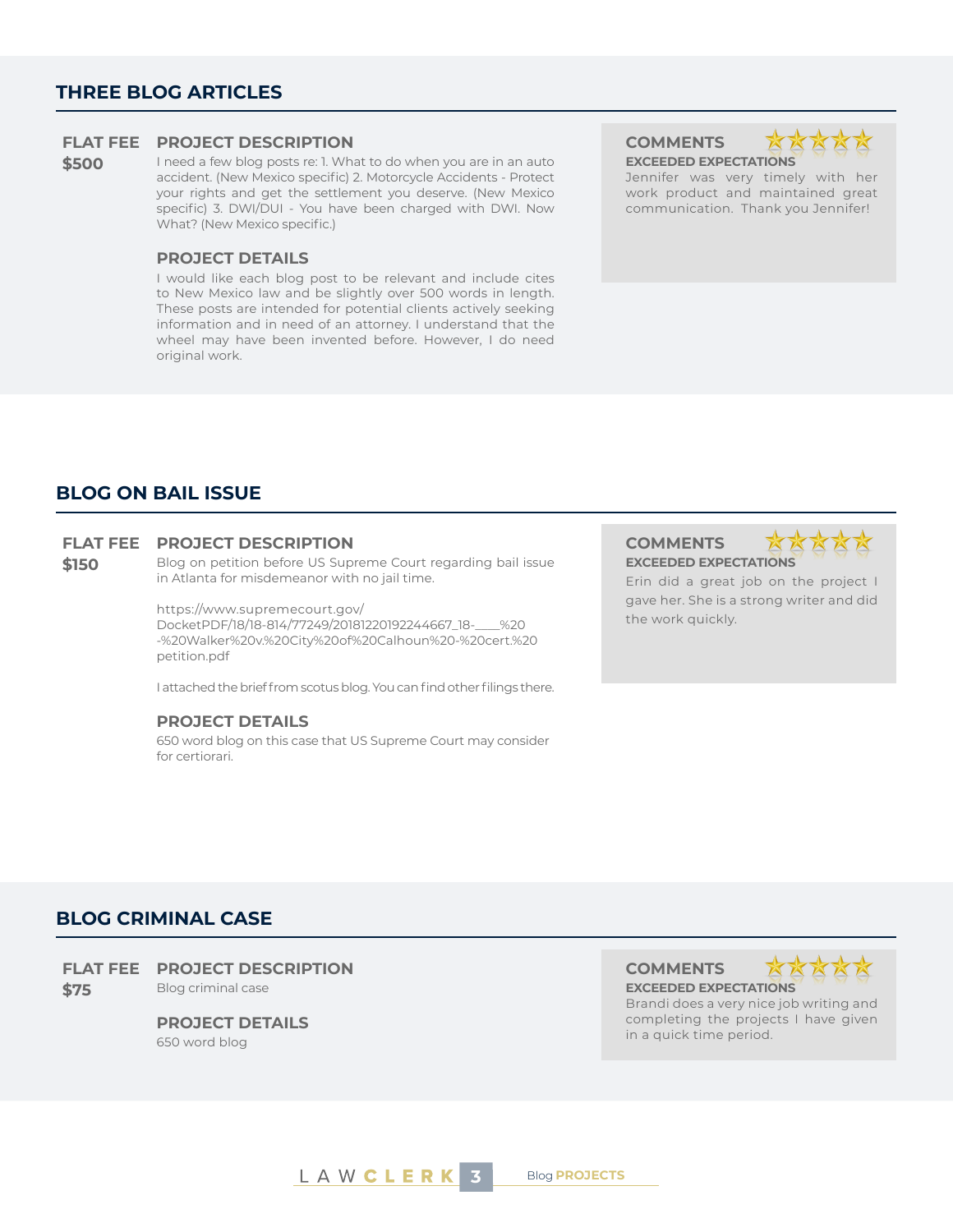#### **BLOG ON MEDIA ACCESS CRIMINAL CASE BEFORE SJC BOOKING PHOTO EXEMPT**

#### **FLAT FEE PROJECT DESCRIPTION COMMENTS**

**\$150** Blog on a case before the Mass SJC on media access.

Here is the link to the material.

http://ma-appellatecourts.org/?pdf=SJC-12690\_02\_Appellee\_ Boston\_Globe\_Media\_Brief.pdf

#### **PROJECT DETAILS**

Requested a blog about 650 words on this case before the Mass SJC on media access to criminal records.

**EXCEEDED EXPECTATIONS** Very good analysis and writing on a difficult case. I would highly

recommend Lauren.

### **BLOG ON NEW SUPREME COURT BLOOD CASE**

#### **FLAT FEE PROJECT DESCRIPTION COMMENTS**

**\$75** Blog on new US Supreme Court case came out today on blood testing.

#### **PROJECT DETAILS** quality.

Blog on US Supreme Court blood case.

Include link to my site, 1 and 2 external links, case on scotus, or another source commentary on it.

## **EXCEEDED EXPECTATIONS**



XXXXX

Did a very good job. I have used Lauren several times. Her work is always high

### **BLOG ON ROBERT KRAFT CASE**

#### **FLAT FEE PROJECT DESCRIPTION COMMENTS**

**\$150** I need a blog on the Robert Kraft case, discussing the warrant and current issues in the case.

#### **PROJECT DETAILS**

I would like the blog to comment on the motion to suppress, which I think is online.

**EXCEEDED EXPECTATIONS**



Lindsey did a great job on a project I gave her. I'm very impressed with the results.

#### **BLOG AND WEBPAGE**

#### **FLAT FEE PROJECT DESCRIPTION COMMENTS**

**\$300** http://www.ma-appellatecourts.org/?pdf=SJC-12672\_03\_ Appellee\_Wassilie\_Brief.pdf

I am looking for a webpage on upskirting and a blog on this case.

The web page should describe the offense which is set forth in the case and the blog should describe the legal arguments for the case.

#### **PROJECT DETAILS**

The web page and blog should each be 650 words.

On the web page, mention the type of offenses that fall within the statute as it is a new statute in Massachusetts.







Very good writer and good legal analysis of the cases.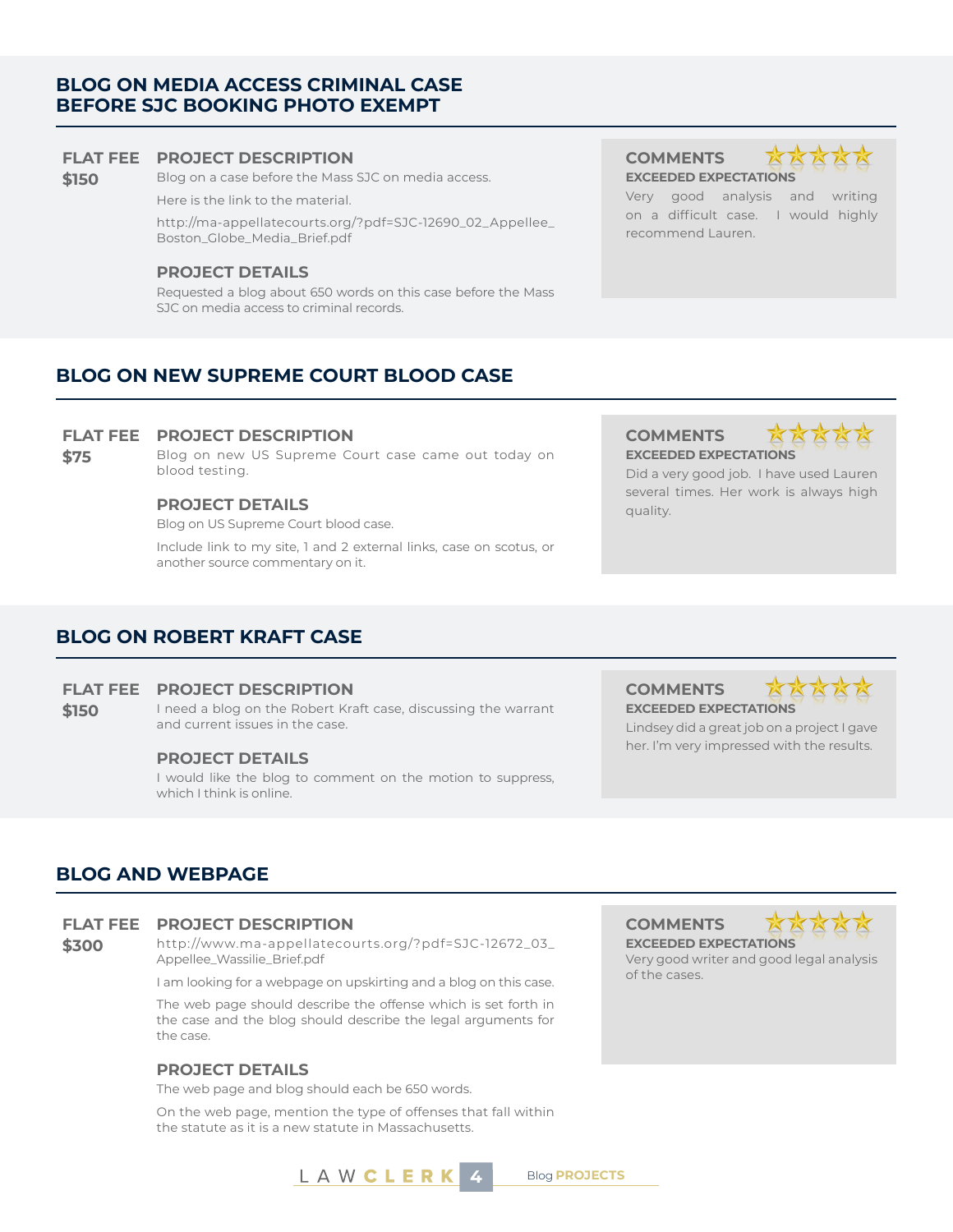#### **CW V. SUZANNE HARDY BLOG**

#### **FLAT FEE PROJECT DESCRIPTION COMMENTS**

**\$150** I need a blog that summarizes the Commonwealth v. Suzanne Hardy case.

Please send it to me in Word.

**EXCEEDED EXPECTATIONS**



Lindsey did a very good job on a project and was easy to contact and got the **PROJECT DETAILS** work done quickly.

#### **DRAFT BLOG ARTICLE ABOUT NDA PLAYBOOK CREATION**

#### **FLAT FEE PROJECT DESCRIPTION COMMENTS**

**\$200** I need a blog post on the topic of NDA playbook creation and use for companies and law firms. It should inform a business person and in house counsel on how NDA negotiation playbooks are created, what form they take, and how they are used.

#### **PROJECT DETAILS**

The article should be 1100-1500 words and should provide an idea of what goes into an NDA negotiation playbook. What do they typically look like? Who has access to them? Are playbooks created for use by companies different from playbooks for outside law firm use?

It might contain short samples of alternative clauses that are acceptable (e.g., if the client typically requires marking, will it agree to marked or identified as confidential, or such that a reasonable person would know it is confidential).

It might also provide sample comments about when compromises can be accepted and by whom (with or without legal review).

It might explain what a reviewer should do if the proposed NDA provision is prohibited by the playbook. For example, an attorney would have a discussion with the client about whether or not to accept the term, propose to strike it, or propose a modification, after a discussion of the specific facts and circumstances.

I expect the project to take 2 to 3 hours, assuming you write an outline, a first draft, and then proofread and revise a couple of times. If you have access to Grammarly or a similar tool, please use that before sending the near-final proposed blog post. Please do not spend time looking for photos or graphics, but insert a comment if you think of something that would be good.

### **EXCEEDED EXPECTATIONS**



Lin did an excellent job drafting a blog post. The work product reflected her thorough understanding of the topic. It was well written and even hit the right notes on tone and style. I look forward to working with her again, including on client work.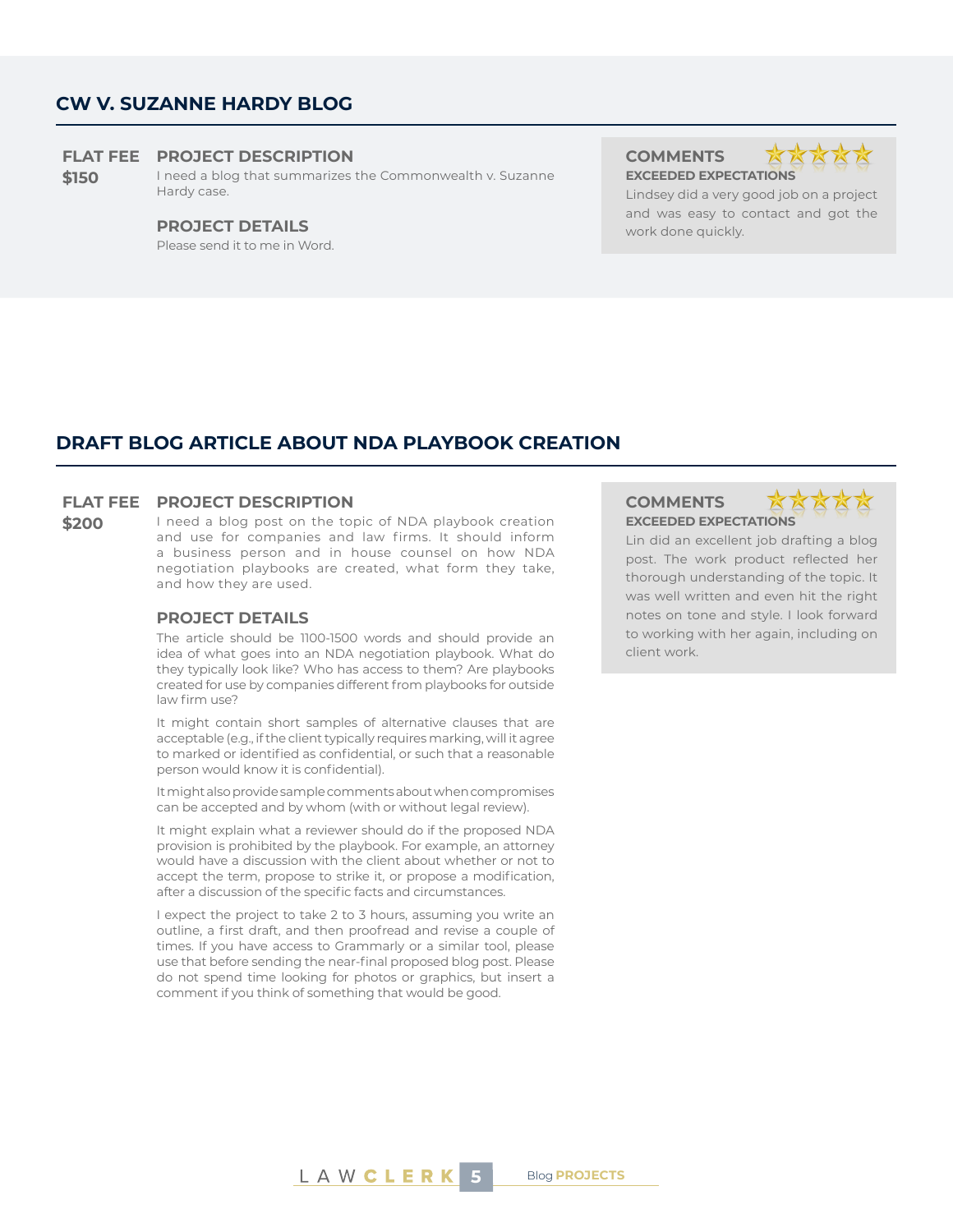#### **BLOG ARTICLE - PROPERTY DIVISION IN VIRGINIA**

#### **FLAT FEE PROJECT DESCRIPTION COMMENTS**

**\$250** Hi there, I need a 1200-1500 word article explaining the Virginia equitable distribution process in plain language to a lay audience, including classification of property, valuation of property and how property may be valued (for instance an appraisal/appraiser for real estate).

You must be an experienced Virginia family law attorney.

#### **PROJECT DETAILS**

Please discuss how the presumption legally is not equal, but many judges "default" to this.

Discuss how debts are divided.

Discuss what happens after the hearing - deeds may need to be signed or payments made.

Discuss how this most often happens a year or so after divorce is filed and pendente lite hearing have happened as well as discovery.

**EXCEEDED EXPECTATIONS** He did a great job.





I was very impressed with the blog post Dayna wrote for me. It was well-written and researched. I highly recommend her.

### **BLOG POST**

#### **FLAT FEE PROJECT DESCRIPTION COMMENTS**

**\$75** I need a blog post discussing complex property division in divorce. **EXCEEDED EXPECTATIONS**

#### **PROJECT DETAILS**

Provide an overview of property division in divorces including retirement benefits, tracing issues, and business interests. This should be a general overview of these issues. Links in the blog are required.

**BLOG POST - NON-SOLICITATIONS & PATIENT ABANDONMENT**

#### **FLAT FEE PROJECT DESCRIPTION COMMENTS**

**\$85** I need a blog post which helps healthcare providers understand the tension and potential conflict between (1) their employment contract's non-solicitation clause, and (2) statutory and/or ethical prohibitions against patient abandonment.

#### **PROJECT DETAILS**

This blog post aims to provide information to healthcare providers who call us with the following question: "I'm leaving my practice, but my employment contract has a non-solicitation clause. I'm not allowed to solicit my current patients to follow me to my new practice. But my ethical obligations also require that I not abandon a patient. Where's the balance here? What can I tell my patients when I'm leaving the practice? Can I tell them where I'm going? Can I take a copy of my patients' records with me, in case they need care from me in the future?"

## **EXCEEDED EXPECTATIONS**



Gayland's work is exceptional. Looking forward to working with him again in the future!

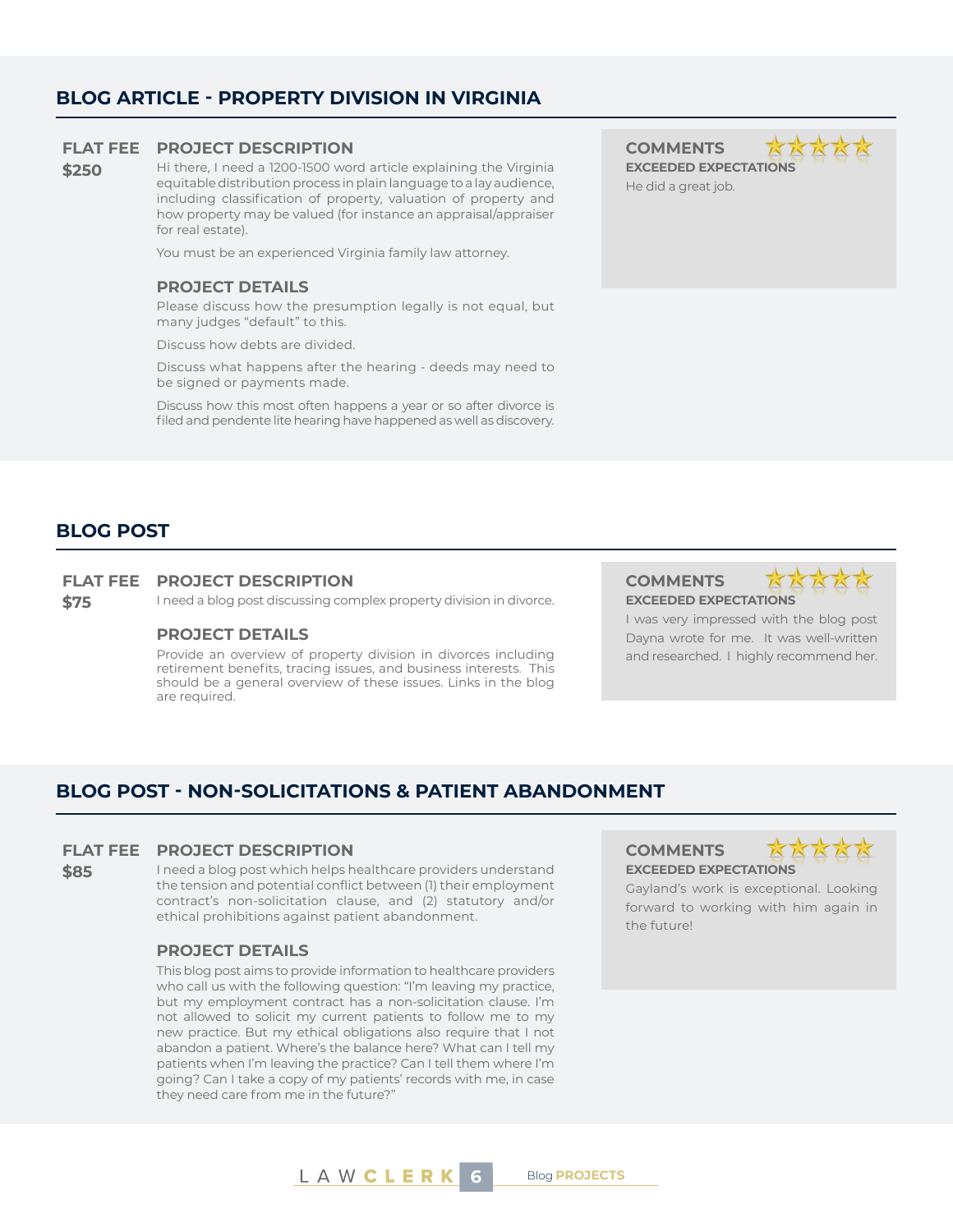#### **FLAT FEE PROJECT DESCRIPTION COMMENTS**

## **\$150** We need a contract attorney to draft a blog post for release

to our clients this weekend. The post outlines new Illinois legislation taking effect on January 1. We already created a list of items, but they need to be summarized so as to be understandable to lay readers.

I have a list of approximately 50 new Illinois laws which take effect on January 1. We're a regulatory healthcare firm that works with healthcare practices, physicians, dentists, health tech start-ups, and similar companies to open their practices and maintain compliance. Staying abreast of changes in the laws is crucial for these clients.

I would like a short summary of each law, telling the reader who it impacts and what it means for them. Some of them will be very short. For example, HB5745 allows nursing mothers to be excused from jury duty upon request. This would be of interest to physicians (especially ob-gyns) who may be asked to provide a doctor's note to excuse their nursing patient from jury duty. They can now educate their patients about this right.

For others -- such as the slew of firearms-related laws allowing businesses to seek restraining orders against threatening individuals or increasing the scope of people ineligible to hold a firearm owner's ID card -- they may be described together. Something like: Illinois legislators also made a strong statement with the new firearms-related laws taking effect. Businesses can now take out a restraining order against someone who blah blah blah (HB1234), workers can raise red flags with blah blah (HB5678), and employers are required to blah blah (HB9012).

Finally, for others, they'll require a more in-depth look at the legislative history and purpose -- especially those pertaining to telehealth and telemedicine.

In some way or another, all of the laws on this list have the potential to impact our healthcare provider clients.

I'd estimate this blog post will be over 2,000 words in length, especially with the extensive summaries and/or legislation titles to be included. However, I've already pulled all of the bill short summaries and numbers, so it should go pretty quickly when reviewing them on the IL legislature site. I'd estimate that some will take 2 minutes to review while others may take 20-30 minutes, so on the balance, I think the project should take <5 hours.

#### **BLOG ON WHAT HAPPENS IF SOMEONE IS REVIVED BY NARCAN (DUI DRUGS)**

#### **FLAT FEE PROJECT DESCRIPTION COMMENTS**

**\$75** I would like a 650 word blog on what happens if you are revived by narcan - does that mean you are under the influence of a heroin or a narcotic drug?

#### **PROJECT DETAILS**

In many DUI heroin cases, the person is revived by narcan and the Government tries to get this evidence in to show the defendant is under the influence because why else would they be revived.

This is not scientifically accurate. I would like to explain that in a blog.

L A W **C L E R K** 7 Blog **PROJECTS** 





Patrick's work on a lengthy blog post for me was detailed, thoughtful, and well-written. It absolutely exceeded my expectations, and I'm very pleased with **PROJECT DETAILS his work. Thanks, Patrick!** 

**EXCEEDED EXPECTATIONS**



Good job researching and writing for the project.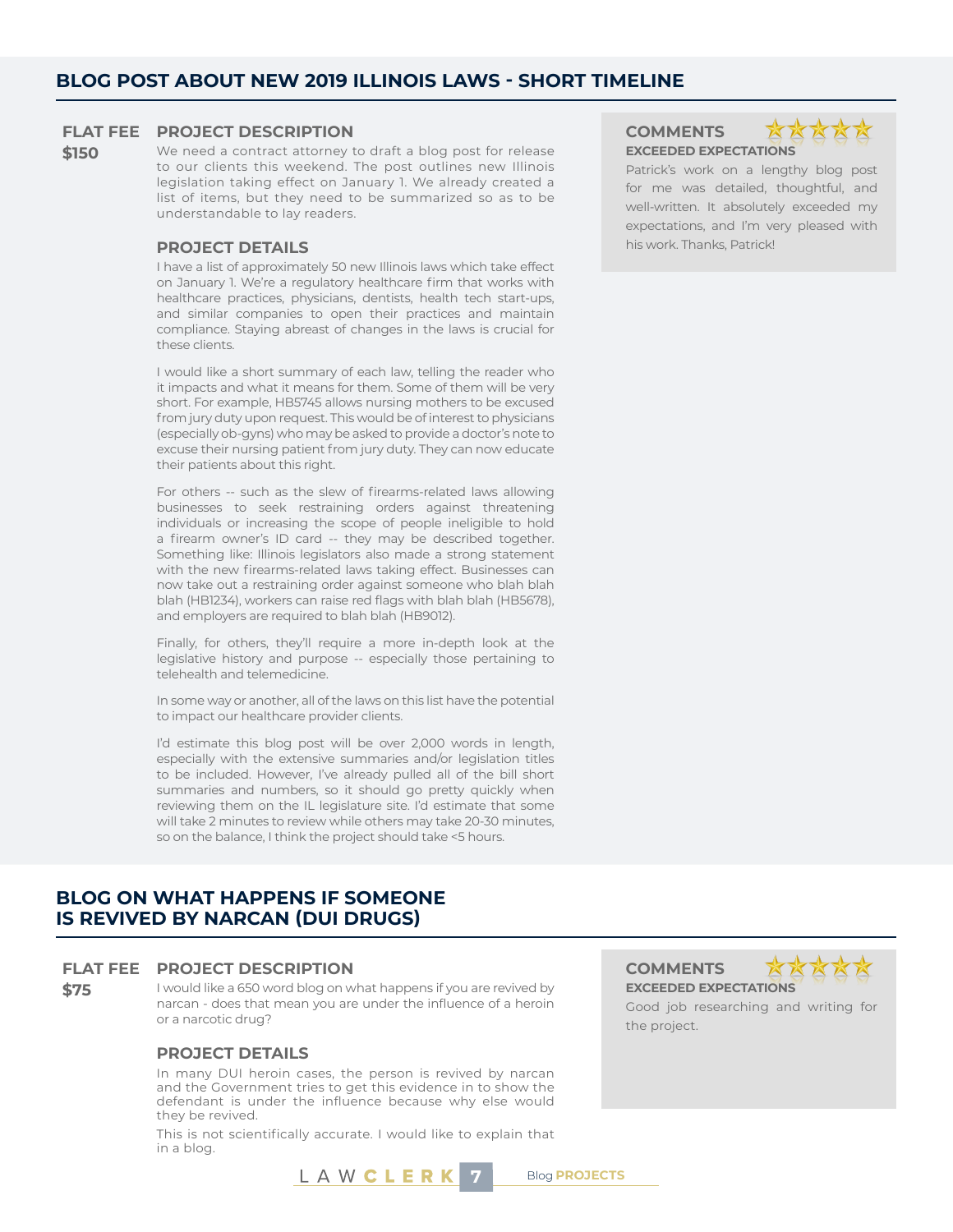#### **ESTATE PLANNING BLOGS**

#### **FLAT FEE PROJECT DESCRIPTION COMMENTS**

\$75 I need someone to write 4-5 semi short blogs on hot button legal issues or areas of interest in estate planning matters, probate, trust administration, what happens if you don't have your estate plan done right, why you should have a lawyer do your estate plan etc. based on FL law but may incorporate some NY law too if the candidate has knowledge of NY law

#### **PROJECT DETAILS**

Preferably someone with knowledge of Florida law.

## **EXCEEDED EXPECTATIONS**



Halley was great and provided great work! It was exactly what I was looking for, if not better! I would highly recommend her!

#### **FOUR DIVORCE COVID RELATED BLOG TOPICS (TOPICS ONLY)**

#### **FLAT FEE PROJECT DESCRIPTION COMMENTS**

**\$75** I am looking for someone to do some research and come back to me with 4 different divorce topics related to the COVID situation. Note that this is just for the topics. If I like what you pitch, we can move on to an additional project.

#### **PROJECT DETAILS**

Be prepared to show research as to why you picked these topics. Google keyword research preferred.

#### **ORGAN DONATION BLOG POST & SOCIAL MEDIA BLURBS**

#### **FLAT FEE PROJECT DESCRIPTION COMMENTS**

#### **\$150** I need a blog post & social media blurbs for Instagram, Facebook, LinkedIn, and Twitter about how to be an organ donor and all of the places you should indicate this wish in order for it to be honored.

#### **PROJECT DETAILS**

I need a blog post & social media blurbs for Instagram, Facebook, LinkedIn, and Twitter that deals with the ability to indicate you want to be an organ donor in a Health Care POA / Living Will but also that there are other places you should indicate this as well. AKA Put it in your HC POA/Living Will and also register via your drivers license & maybe other places.

Stats about organ donation would be good too.

NC specific info: https://www.sosnc.gov/divisions/advance\_ healthcare\_directives/organ\_donation\_and\_the\_nc\_dmv

https://www.donatelifenc.org/content/frequently-asked-questions

https://ncadmin.nc.gov/about-doa/special-programs/ltgtfc/ donation-info/links

https://www.sosnc.gov/forms/by\_title/\_advance\_healthcare\_ directives

Length - around 500 words

Tone - friendly, accessible, informative, not formal

Reader knowledge level - average / basic

Purpose - general info / "human interest" for the blog

To apply: you must write a personalized message about this project and share an example of other similar writing experience.

### use her again.

**EXCEEDED EXPECTATIONS**

Dayna did a wonderful job!! Will definitely





Lori did a great job on a project I gave her, very impressed with the results.